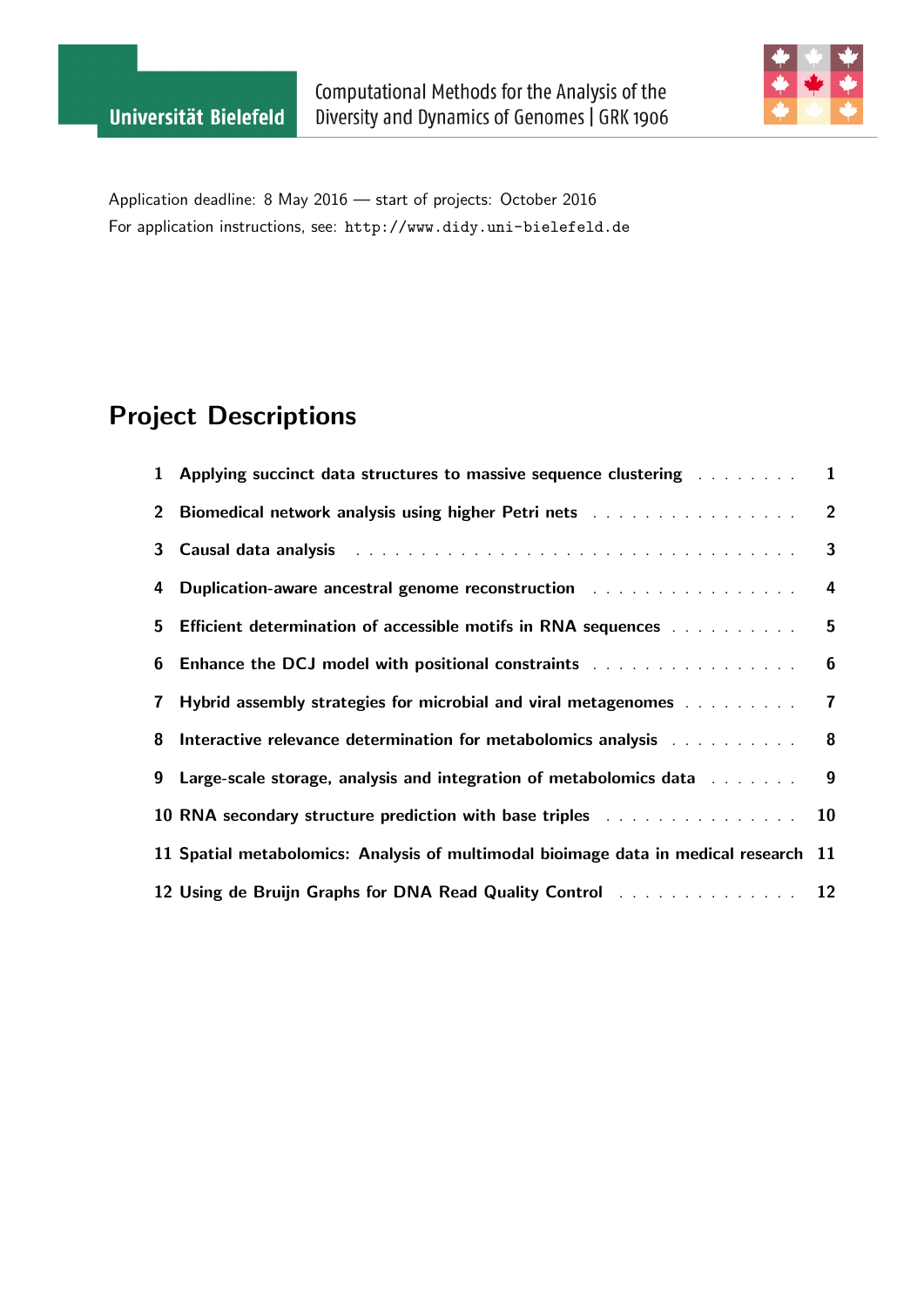## <span id="page-1-0"></span>Project 1: Applying succinct data structures to massive sequence clustering

Supervisor: Markus E. Nebel (Bielefeld University)

#### **Background**

The advent of high-throughput sequencing (HTS) technologies has drastically changed how research is conducted in the life sciences. Today, massive data sets comprising several million sequences provide the basis for new insights in various medical and biological disciplines. A central task in many bioinformatics pipelines is clustering in order to, e.g., denoise the data or assign sequences to biologically interpretable groups. Intense research on related problems such as similarity joins and approximate dictionary matching led to a variety of tools, most of which focus on speeding up the computation in order to handle the continuously growing data sets. However, they usually fall under the restriction that all data (structures) have to be held in the faster, but relatively small and expensive main memory (compared to disk space). While today even small laboratories can produce data on HTS-scale, they very often do not have the technical or financial capabilities to constantly upgrade their computational infrastructure in order to process these data sets. Cloud computing is an increasingly popular approach to relieve this problem, but the cost and time of transferring the data as well as concerns regarding data control and privacy can exclude this option. Therefore, the goal of this project is to facilitate the processing of HTS-scale data sets on current lab infrastructures by augmenting state-of-the-art clustering tools with succinct data structures.

### Project Description

Within this project, we aim at examining the effect of introducing succinct data structures into clustering tools on their runtime and space consumption. Since succinct data structures often hide their dominant costs in lower-order terms and constants, we are particularly interested in the trade-off between space and runtime. More precisely, we will analyze the effect of relaxing the space restriction of succinct data structures and study how much additional space we have to spend on top of the information-theoretical minimum in order to obtain practically superior tools. To that end, existing data structures have to be adapted or fine-tuned, and, potentially, new advanced data structures have to be developed. While the focus will be on tools working with the commonly accepted edit distance, we will also consider alternative, biologically motivated notions of similarity based on, e.g., base-base correlations, chaos game representation or compression. These try to avoid some of the drawbacks and computational bottlenecks of the edit distance and some are based on dinucleotide (or even trinucleotide) composition, which is known to be biologically meaningful. Furthermore, we will investigate the accessibility of the used succinct data structures for practical optimizations involving, e.g., cache utilization and parallelization (broadword programming, GPU computations, threading etc.).

#### Required Skills

Strong background in algorithmics and data structures as well as programming skills (e.g.  $C++$ or Java) are required. Knowledge in biology is beneficial.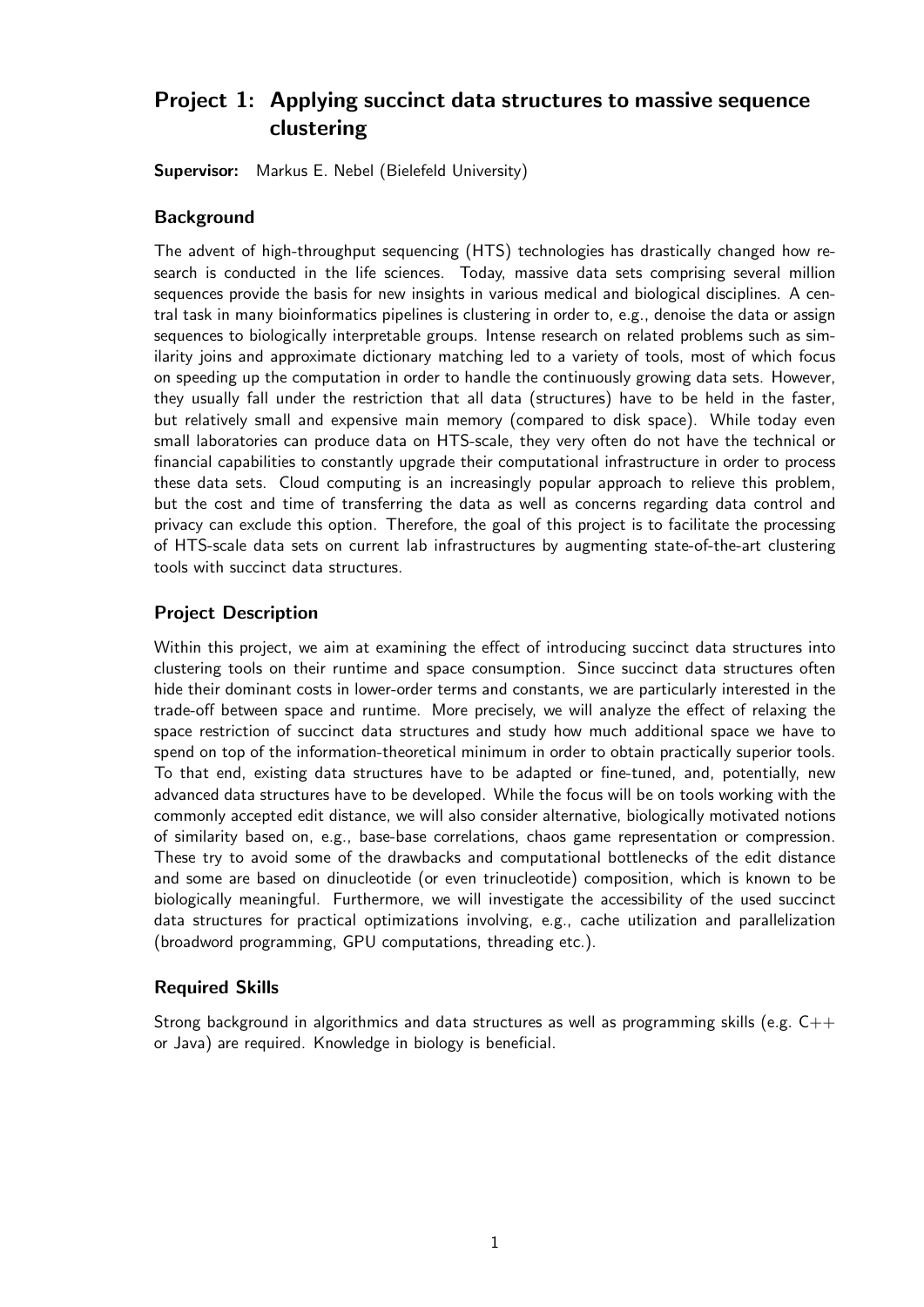## <span id="page-2-0"></span>Project 2: Biomedical network analysis using higher Petri nets

Supervisors: Ralf Hofestdt (Bielefeld University), Martin Ester (Simon Fraser University)

### **Background**

Determining the biological function of genes and understanding the interaction of metabolism has become a major task in the post-genomic era. Huge data sets from high throughput techniques are available to analyze and to use for creating models. In this project, we will focus on models using data of medical background, e.g. related to cardio diseases. Such models could represent gene regulatory systems of cardiovascular diseases or cancer. In general, the role of individual components (e.g. RNA-molecules, genes) and processes in the reversible or irreversible changes of networks or pathways will be investigated. Beside the investigation of the aforementioned networks, new ways to explore and extract useful data to enrich the network should be developed. For further simulation, the network should be translated into Petri net formalism.

### Project Description

The main aim of this project is to extend the methods of systems biology by the application of higher Petri nets for modelling, analysis and simulation of biological networks. This work should be based on previous methods of already published higher Petri nets like: colored Petri nets, Fuzzy Petri nets, Hybrid Petri nets and object oriented Petri nets. The application part should be focused on medical networks and the analysis of those data. The simulation tool should use the already existing data stored in our data warehouse DAWIS-M.D. Moreover medical and biological data from experiments could be integrated into the data warehouse. For the implementation of the system, the network and analysis application VANESA should be taken into account.

## Required Skills

Experiences in relational database systems (Hibernate, MySQL) and information systems as well as high skills in Java programming are required. Knowledge in modeling and analysis of networks as well as knowledge in the field of biological and medical data is of advantage.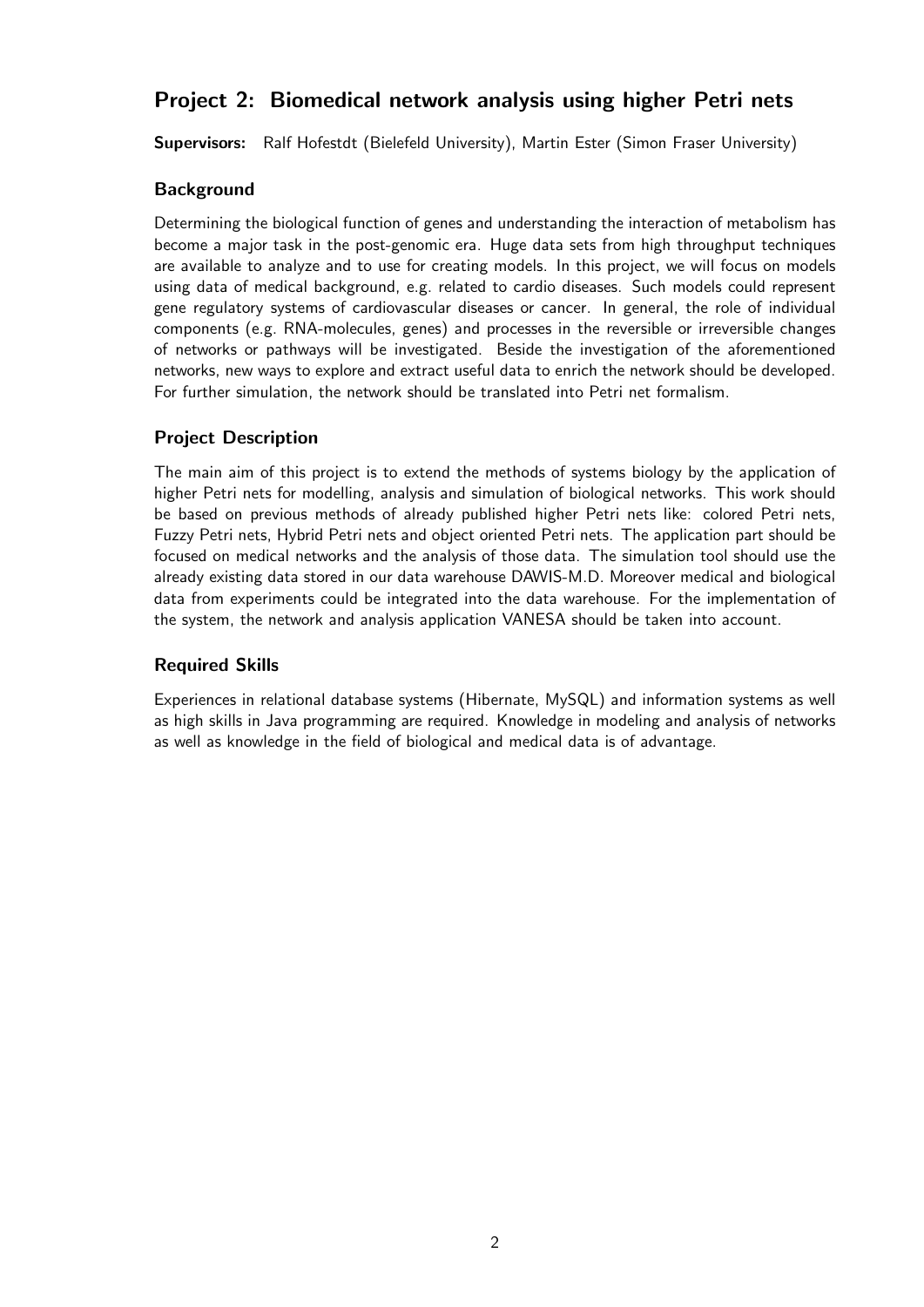## <span id="page-3-0"></span>Project 3: Causal data analysis

Supervisors: Barbara Hammer (Bielefeld University), Martin Ester (Simon Fraser University)

### **Background**

For any type of measurement such as e.g. SNP analysis or the analysis of medical measurements, the crucial question about which factors determine an observed outcome (such as a disease) occurs. While it is often possible to identify strongly correlated and highly predictive features automatically from given measurements, the decision whether some feature constitutes the cause for an observed effect is much harder to answer. Typically, this question requires a manipulation of the observation, i.e. further tests. Recently, quite a number of technologies have been developed in the machine learning domain which allow practitioners to identify causal relations based on observed data only, or, provided this is not possible from the observed data, can recommend minimum test settings to decide this question. The goal of the project is to integrate popular technologies in this context into a platform which enables the automated analysis of causal relations in the context of biomedical data analysis.

## Project Description

Within the project, two different methods should be integrated into an advanced data analysis tool for the identification of causal relations, namely causal inference for linear models based on non-Gaussianity and independent component analysis, and causal inference based on Markov blanket analysis. The goal is to adapt these methods to the conditions and probability distributions as present in biomedical data analysis, to integrate these novel machine learning techniques into an interactive data analysis and visualization tool, and to exemplarily test the efficiency and effectiveness of the suite in benchmarks from the biomedical domain.

## Required Skills

Excellent programming skills (e.g. Python, Matlab), good mathematical skills, basic knowledge in machine learning, and basic knowledge in bioinformatics are required.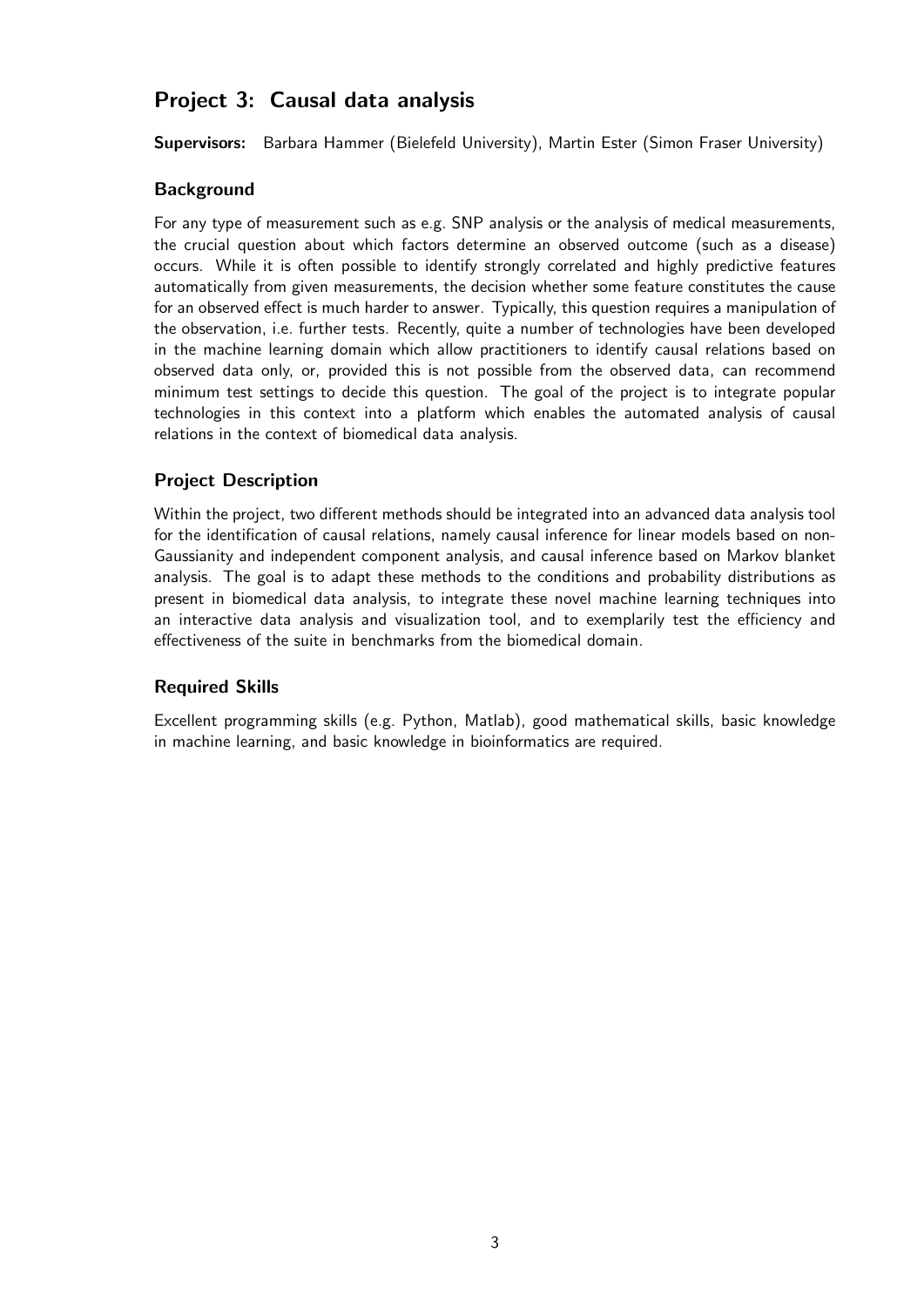## <span id="page-4-0"></span>Project 4: Duplication-aware ancestral genome reconstruction

Supervisors: Jens Stoye (Bielefeld University), Cedric Chauve (Simon Fraser University)

## **Background**

Reconstructing ancestral genomes by analyzing the diversity of extant genomes is key to explore the dynamics of evolution. It is a well studied computational biology problem, especially motivated by the increasing number of sequenced and assembled genomes of extant species, but also by the development of a sequencing protocol for ancient genomes (paleogenomes). This allows to integrate both extant and extinct sequencing data within a phylogenetic framework for genome evolution analysis. Several models and methods have been developed, some of which aim at minimizing a rearrangement distance between all genomes in the tree. Others reconstruct conserved structures of co-located genes along the phylogeny. In a recent project, we successfully combined both approaches — minimizing the SCJ-distance as well as the number of gains and losses of adjacencies (Luhmann et al., Proc. of BSB 2014).

## Project Description

An intricate subproblem in ancestral genome reconstruction is to guarantee consistency of the predicted gene order, i.e., each gene can have at most two neighbors. If genes appear only once, this linearity constraint relates to interesting computational questions like the consecutiveones-problem or graph matchings. In contrast, gene trees provide an opportunity to integrate a duplication/loss history of duplicated genes with the reconstruction of the genome structure. However, previous approaches do not consider consistency (Anselmetti et al., Proc. of RECOMB-CG 2015).

Goal of this project is to develop a gene-tree-based and consistent reconstruction method. The new objective should combine consistency, rearrangement distance, conservation of co-localization, and agreement with duplication/loss history of genes or their reconstruction. Immediate applications would be scaffolding of extant and ancient genomes, and resolving duplication/loss histories of genes.

## Required Skills

A solid background in algorithm design and analysis, discrete mathematics, and genomics is required. In particular, background in dynamic programming, linear programming, phylogenetics and probabilistic models would be a welcome addition.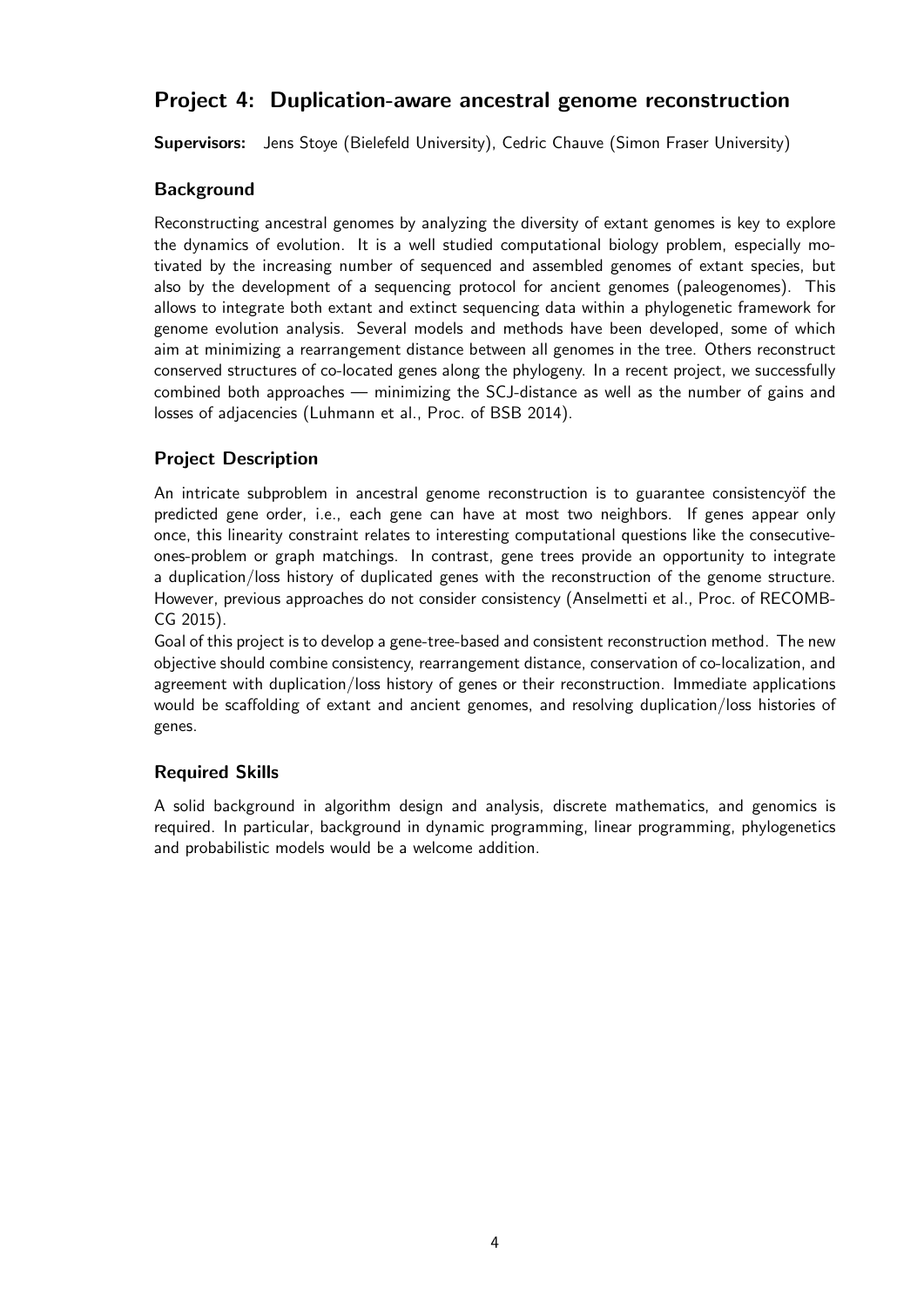## <span id="page-5-0"></span>Project 5: Efficient determination of accessible motifs in RNA sequences

Supervisor: Markus E. Nebel (Bielefeld University)

#### **Background**

It is well known that, in order to respond to different stimuli, the synthesis of proteins needs to be highly regulated. One mechanism being in charge relies on cis-regulatory motifs within mRNAs to which trans-regulatory proteins and microRNAs bind. Since the chemical recognition is based on an interaction between amino acids residing in the protein and the corresponding nucleotides in the cis-regulatory motif residing in the mRNA, it is of importance that the nucleotides constituting the motif are accessible, i.e. are not bonded within the mRNA. However, in order to decide this property it is no longer sufficient to work on the sequence level, but the 2D conformation of the mRNA, i.e. its secondary structure, needs to be taken into account. Thus, for the computational search for cis-regulatory motifs in RNA, structure prediction algorithms are needed. However, if one aims for identifying mRNA motifs on a genome-wide level, the classical  $\Theta(n^3)$  time algorithms are not appropriate. This becomes even more problematic if one aims at comparing different genomes. There was hope to overcome this problem by sparsification of the DP recursion as proposed by Wexler et al., aiming at a quadratic time complexity on average. However, subsequent publications hinted at a mistake within the underlying analysis, proving that only a large constant factor is saved.

The goal of this project is to design an algorithm with subcubic runtime that allows for the prediction of unpaired (accessible) regions within RNA secondary structure on stochastic grounds. The underlying model will not only consider structural features of RNA molecules but should also take the knowledge of the accessible regions for already studied homologous sequences into account.

## Project Description

To identify unpaired regions within a secondary structure it is not necessary to reliably predict the entire folding. A probability profile which (based on sampling secondary structures from an appropriate distribution) assigns each nucleotide the probability of being paired is sufficient. Thus, our heuristic  $\Theta(n^2)$  sampling strategy for secondary structure prediction (Nebel and Scheid, Proc. of BIOINFORMATICS 2012), is a good starting point to search for a corresponding algorithm. Aforementioned heuristic builds on a fuzzy model that replaces inside-outside probabilities (which depend on two positions of the sequence) derived from a stochastic context-free grammar by corresponding weights that only use the length of the underlying subsequence thus saving a linear factor. In cases where we only want to decide a nucleotide to be paired or not (instead of predicting the full folding) it seems reasonable to hope for improved models which still allow for a speed-up. Similar to stochastic approaches where sequence and alignment are combined (covariance models, see, e.g., the Infernal tool), our grammar should be extended in order to incorporate knowledge of accessible regions for a set of sequences homologous to the one processed.

#### Required Skills

Strong background in formal languages, especially stochastic context-free grammars, algorithms and data structures as well as programming skills.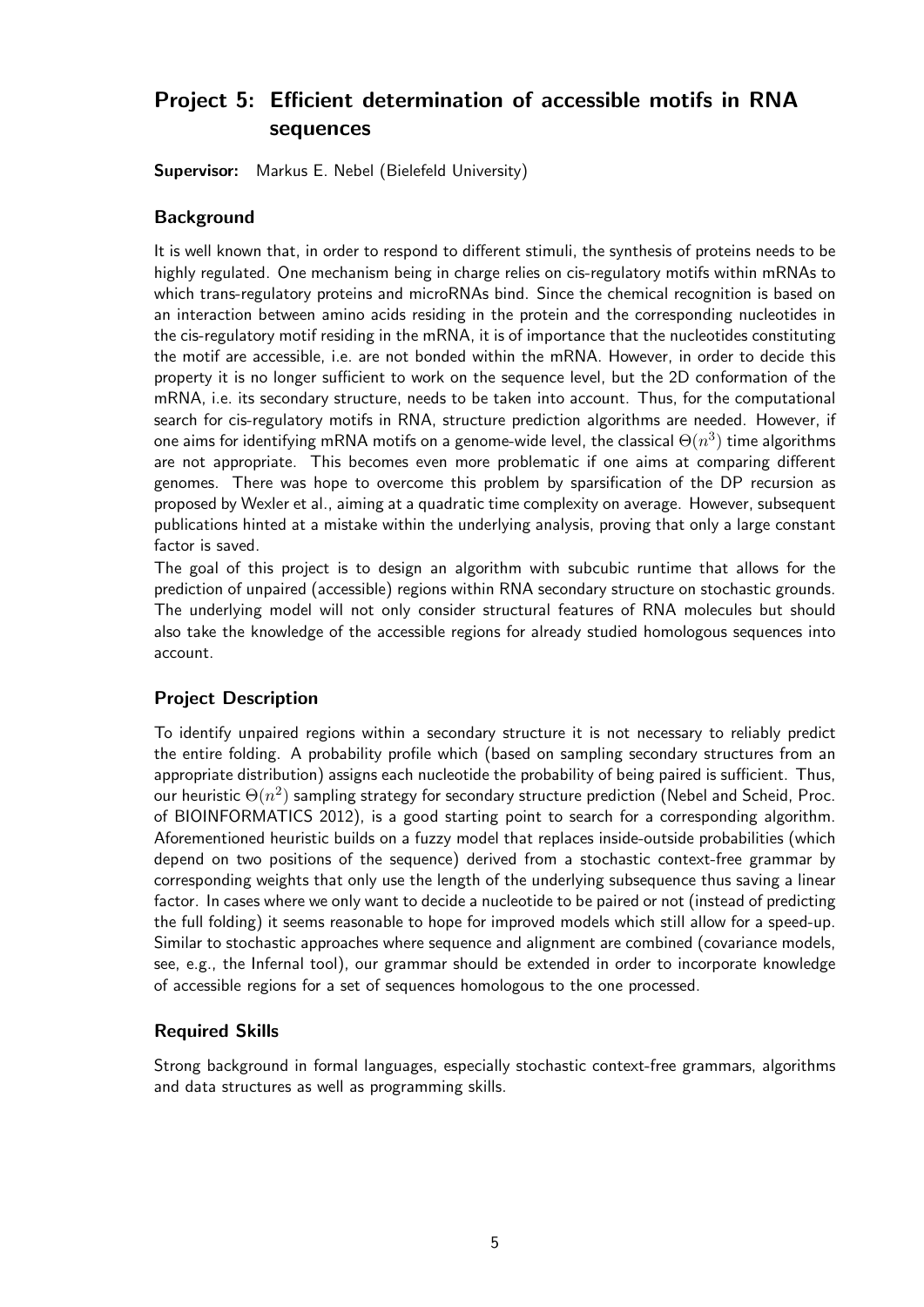## <span id="page-6-0"></span>Project 6: Enhance the DCJ model with positional constraints

Supervisors: Jens Stoye (Bielefeld University), Cedric Chauve (Simon Fraser University)

### **Background**

Many models have been proposed to represent structural evolution between two genomes. Most successful in recent years has been the Double Cut and Join (DCJ) model by Yancopoulos et al. (Bioinformatics 2005). It uniformly models chromosome fusions, fissions, translocations and inversions. Shortest scenarios transforming one genome into another one can be computed efficiently. One disadvantage is, though, that the solution space is of exponential size, and the result may be quite arbitrary in biological terms.

To this end Swenson and Blanchette (Proc. of WABI 2015) restrict the solution space using positional constraints, which can be obtained, for example, from chromosome conformation capture (Hi-C) experiments. They give a polynomial-time algorithm for a version of the DCJ sorting problem respecting these constraints. The constraints are very simplistic, however, because the considered weight function w considers only binary information, where two DNA regions are either considered close (w = 0) or not (w = 1). The real picture is more complicated, though.

## Project Description

In this project, two extensions of the existing DCJ model with positional constraints by Swenson and Blanchette shall be studied.

First, we suggest to include genome transformation scenarios with a slightly higher number of DCJ steps, if this allows to reduce the overall weight w. Clearly, this will increase the underlying search space and therefore potentially make the problem harder. However, other extensions of DCJ, adding operations like indels or substitutions, did not lead to a substantially harder problem complexity. Therefore we hope that a similar, efficient extension may be possible here as well, while producing much more realistic results.

Secondly, the range of the weight function w shall be generalized to better reflect the underlying (non-binary) Hi-C contact data. Again, it is not yet clear whether this will increase the problem complexity or not.

#### Required Skills

Knowledge of algorithms and data structures for bioinformatics, basic knowledge of genome rearrangement problems, programming in Python, Java or  $C/C++$ .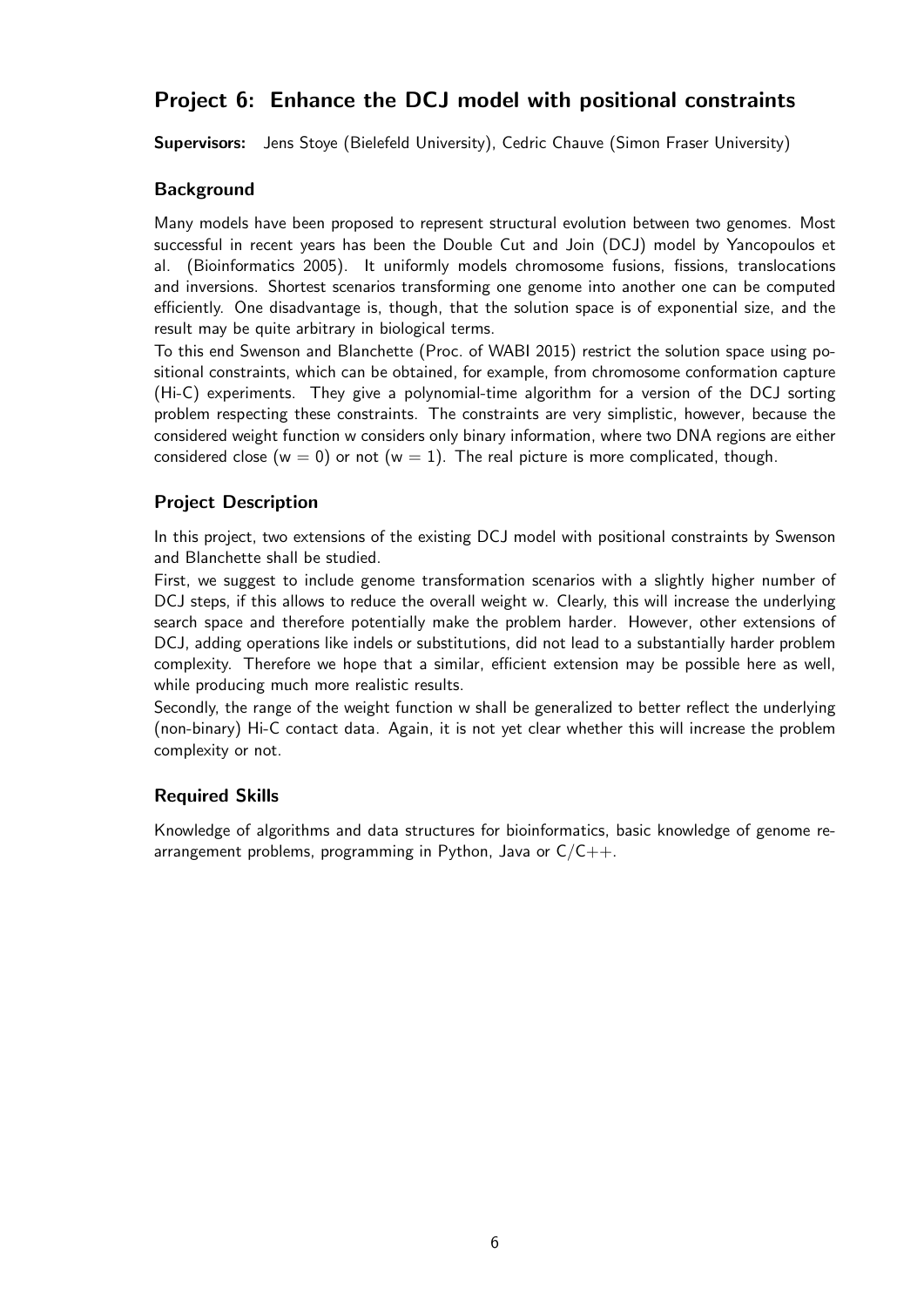## <span id="page-7-0"></span>Project 7: Hybrid assembly strategies for microbial and viral metagenomes

Supervisor: Alexander Sczyrba (Bielefeld University)

#### **Background**

The advent of long-read sequencing technologies such as Illumina OS Synthetic Long Reads, PacBio SMRT sequencing, or Oxford Nanopore sequencing, have been shown to be highly advantageous for genome assemblies. Steady increase in throughput of these technologies render possible their application to metagenomics studies, which require a much higher sequencing depth.

### Project Description

The CAMI challenge (www.cami-challenge.org) has identified several shortcomings of current assembly approaches. Especially, populations with a high number of closely related species pose a challenge on existing assemblers. The goal of the project is to enhance microbial and viral metagenome assemblies by hybrid strategies incorporating long reads into the assembly process, providing an unprecedented view of the diversity of microbial and viral genomes.

#### Required Skills

Excellent programming skills, knowledge of algorithms and data structures for bioinformatics, especially sequence assembly are required.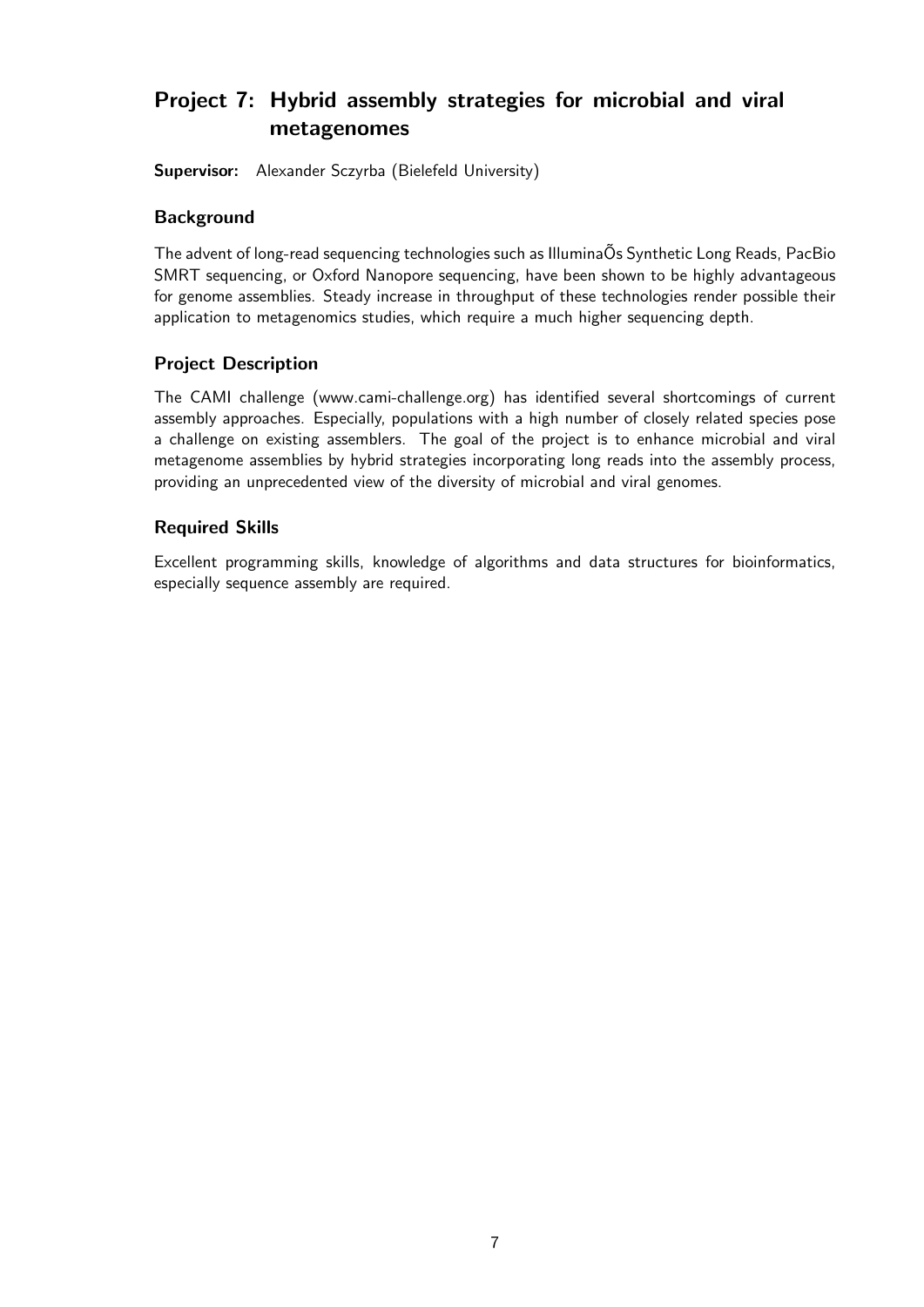## <span id="page-8-0"></span>Project 8: Interactive relevance determination for metabolomics analysis

Supervisors: Barbara Hammer (Bielefeld University), Ryan Brinkman (BC Cancer Agency)

#### **Background**

High throughput metabolomics constitutes a powerful technology for the analysis of complex processes such as the degree of toxicity of compound substances. One of the crucial questions in this context concerns the identification of relevant factors which trigger an observed process and which constitute potential parameters for an explicit model or biomarkers. While many techniques exist which allow the identification of strong signals or relevant linear factors, relevance determination becomes much more problematic as it concerns weak signals and local or nonlinear factors. The project will center around the development of new, interactive techniques which enables the analysis of weak signals in methabolomic data analysis.

### Project Description

The goal of the project is to integrate novel methods from machine learning which enable an advanced analysis of metabolomics data. A particular focus will be laid on the identification of relevant factors which can explain observed phenomena. Thereby, emphasis will be laid on nonlinear methods which all relevance determination, methods which can identify weak signals in complex settings as opposed to strongly relevant features, and interactive tools which are based on nonlinear data visualization.

#### Required Skills

Excellent programming skills (e.g. Python, Matlab), good mathematical skills, basic knowledge in machine learning, and basic knowledge in bioinformatics are required.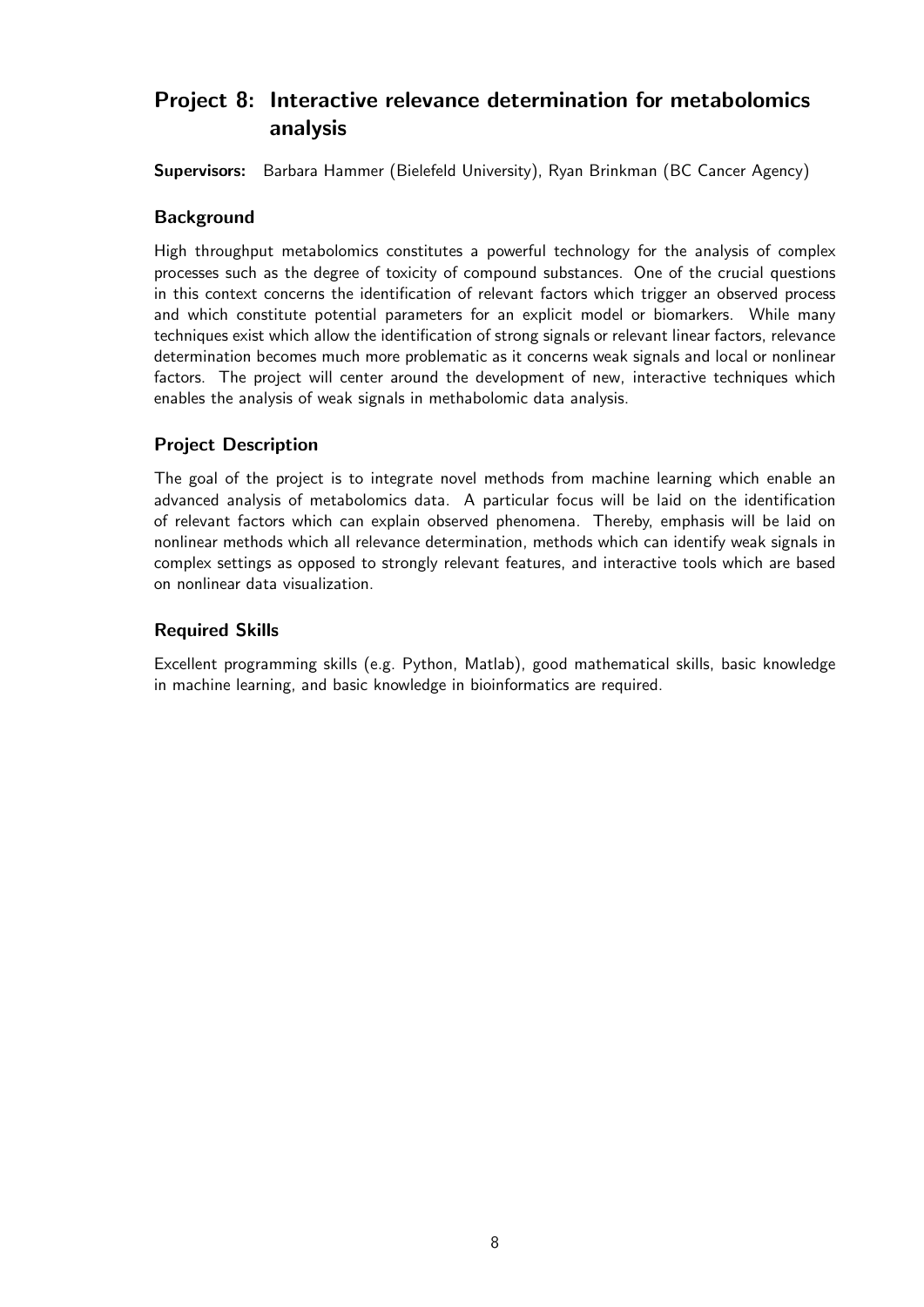## <span id="page-9-0"></span>Project 9: Large-scale storage, analysis and integration of metabolomics data

Supervisors: Stefan P. Albaum (Bielefeld University), Tim W. Nattkemper (Bielefeld University), Karsten Niehaus (Bielefeld University)

### **Background**

Recent improvements in technologies and experimental methods have led to rapidly increased amounts of data in all areas of life science. Also in the field of metabolomics, in which mass spectrometry is the key technology to investigate the metabolites that are abundant in an organism or a tissue, state-of-the-art methods allow to gain ten thousands of mass spectra within a few minutes which in turn characterize hundreds of potential compounds. Nowadays, more and more, the processing of these large amounts of data has emerged as a bottleneck and requires new ways of data handling, processing and interpretation.

## Project Description

This project aims at the development and evaluation of novel methods for the storage and analysis of mass spectrometry-based metabolomics data based on so called Big Data frameworks which allow for the distributed processing of large data sets across clusters of computers in a scalable manner. Examples for this are the Apache Hadoop software libraries and Apache Spark as a fast and general engine for large-scale data processing. Goal of the project is to provide users a bioinformatics platform for the efficient and user-friendly handling of own experimental data. Key objectives of the platform are, at first, the automated processing of large numbers of chromatographic datasets in terms of untargeted metabolite profiling, quantification and de-novo identification, and at second, their integration with other omics data to finally enable a target oriented and time efficient interpretation of the data. This project will be done in close cooperation with experimental metabolome researchers at the Center for Biotechnology (CeBiTec) at Bielefeld University.

#### Required Skills

Knowledge in bioinformatics data handling and processing, preferably but not essentially (also) in the field of mass spectrometry-based omics are required. At least a basic understanding of molecular biology as well as the ability to communicate with potential users will be necessary.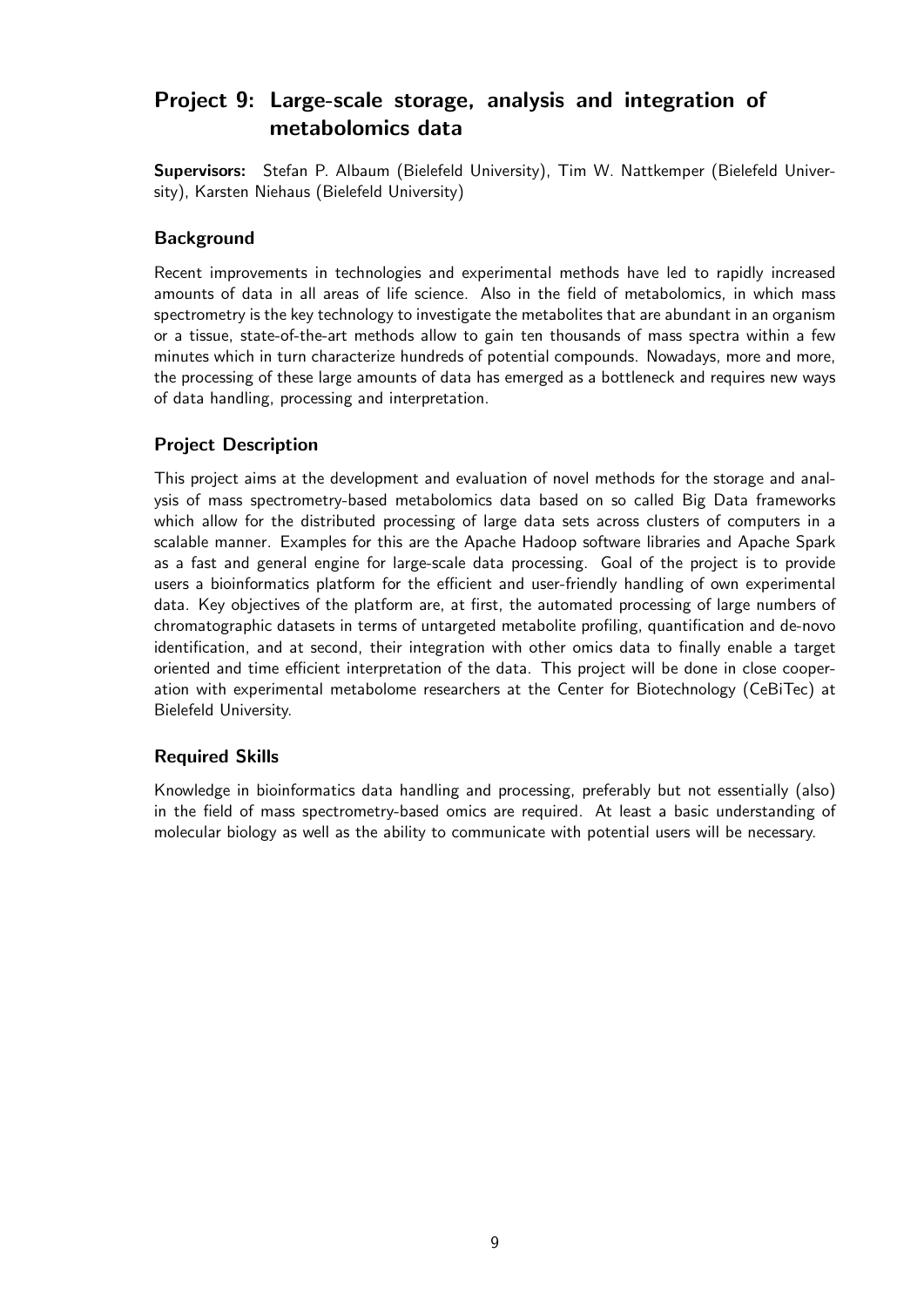## <span id="page-10-0"></span>Project 10: RNA secondary structure prediction with base triples

Supervisor: Markus E. Nebel (Bielefeld University)

#### **Background**

The classic RNA secondary structure model considers only Watson-Crick base pairs together with GU pairs. The analysis of 3D structures, however, shows that much more interactions are possible. In detail, 12 families of base pairs are characterized. The diversity of interactions stems from the possibility to form H bonds along three different edges. Thus, a single base can interact with up to three other bases simultaneously. It has been discovered that about 40% of all bases in structured RNA take part in edge-to-edge interactions other than canonical Watson-Crick base pairs. Base triples are a commonly found non-canonical interaction. They occur in RNA motifs such as sarcin-ricin loops and support tertiary RNA interactions. Base triples are even part of a highly conserved, thus universal packaging mode of RNA helices. Accordingly, the introduction of base triples into existing RNA models has the potential to bring them closer to nature. First prediction tools exist that build on models of the free energy for foldings with base triples. In this project, we want to start a line of research which extends well-known stochastic approaches for the prediction of RNA secondary structures to incorporate base triple interactions. Furthermore, we want to improve our stochastic models by incorporating knowledge on conserved structural features of sets of homologous sequences.

### Project Description

In this project, we will use the grammar from (Mller and Nebel, J Comp Biol, 2015) in order to design algorithms for the stochastics-based prediction of RNA structures with base triples. We will consider the determination of the most probable folding as well as sampling-based approaches (probability profiles, centroid structure, ...). One challenge comes with the training of the models since only a small amount of training data is available. This problem, however, might be resolved by a two-stage approach, where first a core grammar without base triples is trained on traditional secondary structure data and afterwards the additional parameters for base triples are estimated. A special case is given, if we predict the folding of a sequence known to be homologous to a set of sequences with known structure. Here we plan to fine tune our model parameters by taking this additional information into account. We furthermore aim for a generalization of shape abstraction which takes base triples into account.

#### Required Skills

Strong background in formal languages, especially stochastic context-free grammars, algorithms and data structures as well as programming skills.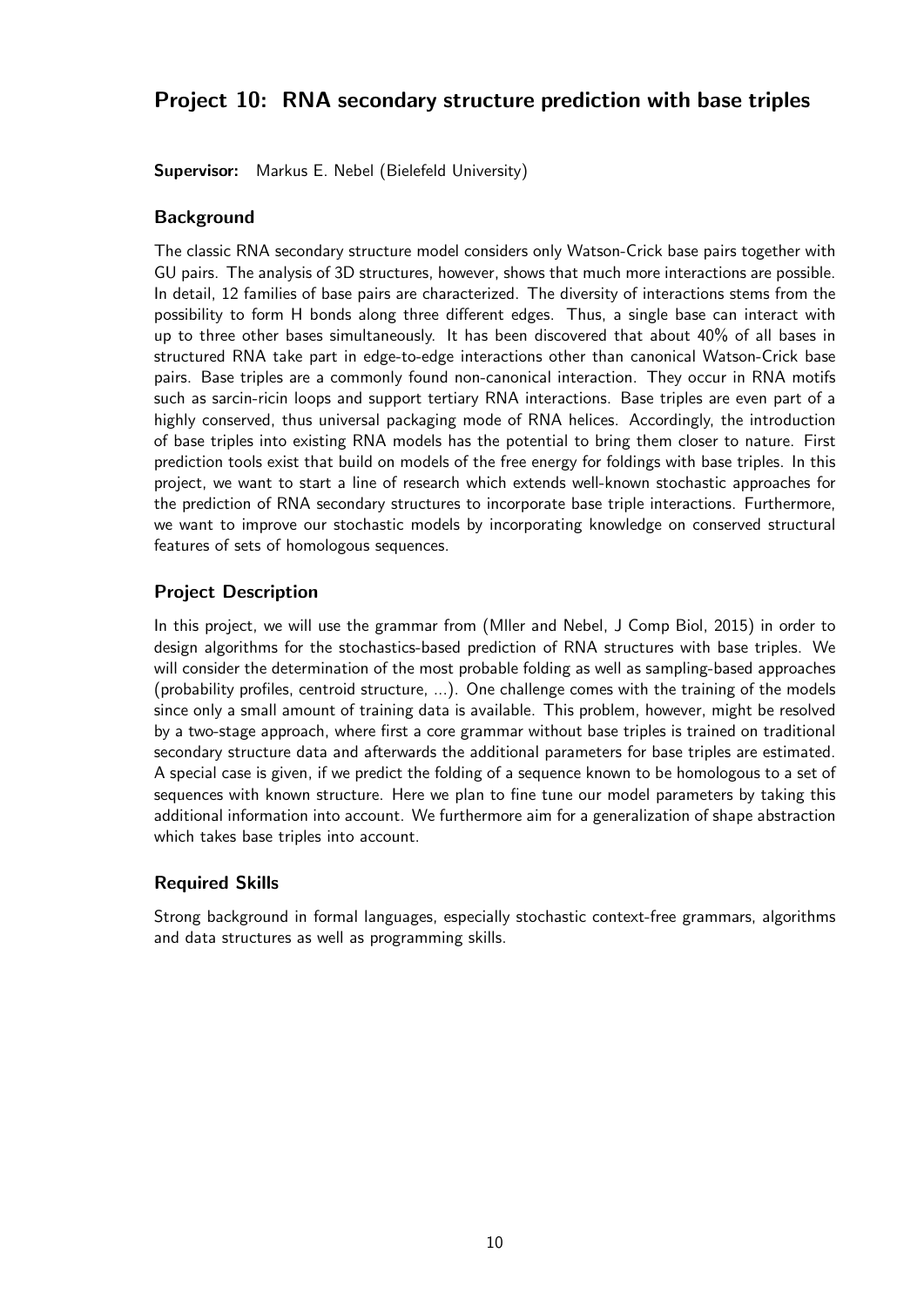## <span id="page-11-0"></span>Project 11: Spatial metabolomics: Analysis of multimodal bioimage data in medical research

Supervisors: Tim W. Nattkemper (Bielefeld University), Karsten Niehaus (Bielefeld University)

#### **Background**

In collaboration between the Faculty of Physics (Prof. T. Huser) and Biology (Prof. K. Niehaus) and the Faculty of Technology (Prof. T. W. Nattkemper) a new imaginig platform is under developed. Using a sophisticated protocol, high-dimensional image data is recorded for one sample by combining Raman imaging with imaging mass spectrometry (IMS). These two technologies visualize totally different biochemical information with spatial resolution and the analysis of such high-dimensional mutimodal data is still an open issue. In this project, we will address the specific data analysis problems when analyzing such data from tissue section provided by our collaborators from medical research institutes, e.g. tumor samples. In this project we will address the specific data analysis problems when analysig such data from tissue sections provided by our collaborators from medical research institutes, e.g. tumor samples, with a spatial focus to comaparative analysis of n data sets and the specific algorithmic questions related to that (such as signal alignment, normalization, visualization, etc).

## Project Description

In the project the candidate will develop new algorithmic approaches to track down hidden regularities and interesting novelties in the data. The final aim is an algorithmic pipeline to support the researchers in the process of rendering a mental model of the image data and to discover new relationships or molecular markers. In the first part of the project, the candidate conentrates on the question of spatial alignment / registration between the two image domains. Afterwards, a platform for visually exploring the data is implemented that provides the basis for the development and application of spatially focused analytical / data mining tools.

## Required Skills

Good programming skills, experience in object oriented programming, good background in mathematics, interest in statistics, and background in image processing are required.